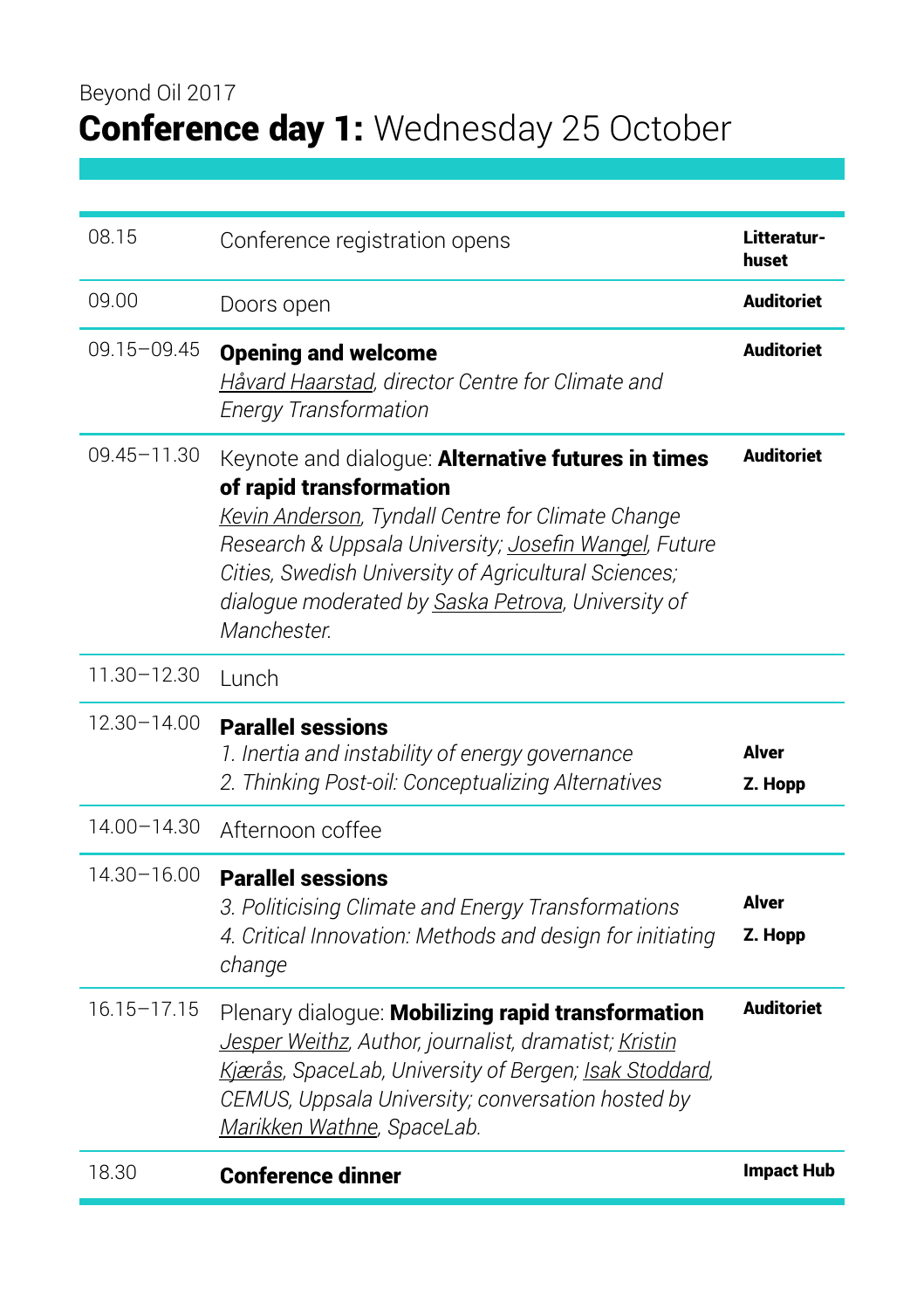# Beyond Oil 2017 Conference day 2: Thursday 26 October

| 08.45           | Coffee                                                                                                                                                                                                                                                                                                                |                     |
|-----------------|-----------------------------------------------------------------------------------------------------------------------------------------------------------------------------------------------------------------------------------------------------------------------------------------------------------------------|---------------------|
| $09.00 - 09.15$ | Doors open                                                                                                                                                                                                                                                                                                            | <b>Auditoriet</b>   |
| $09.15 - 10.00$ | Keynote: Energy transitions in practice: the work of<br>the Regulatory Assistance Project<br>Ranjit Bharvirkar, India Program Director, The Regulatory<br>Assistance Project; moderated by Håvard Haarstad, SpaceLab<br>and CET.                                                                                      | <b>Auditoriet</b>   |
| $10.00 - 10.30$ | Morning coffee                                                                                                                                                                                                                                                                                                        |                     |
| $10.30 - 12.00$ | <b>Parallel sessions</b><br>5. Just Transformations? The Role of Resistance and<br>Community Mobilization<br>6. Capacities for Change: Understanding Citizens and Local<br>Contexts                                                                                                                                   | O. Hauge<br>Z. Hopp |
| $12.00 - 13.00$ | Lunch                                                                                                                                                                                                                                                                                                                 |                     |
| 13.00-14.00     | Intervention: What doesn't grow is dying<br>Jesper Weithz, Author, journalist, dramatist<br>Keynote: Renewable Energy Politics: Europe, the<br><b>US, and China</b><br>Miranda Schreurs, Technische Universität München;<br>moderated by Siddharth Sareen, SpaceLab.                                                  | <b>Auditoriet</b>   |
| 14.00-14.30     | Afternoon coffee                                                                                                                                                                                                                                                                                                      |                     |
| 14.30-16.00     | <b>Parallel sessions</b><br>7. Potential and Constraints in Energy System Innovation<br>8. Pathways to energy transition                                                                                                                                                                                              | Z. Hopp<br>O. Hauge |
| $16.15 - 17.00$ | Plenary dialogue: Concluding reflections - moving<br>beyond "Beyond Oil"<br>Ragnhild Ødegaard, University of Bergen; Josefin Wangel,<br>Swedish University of Agricultural Sciences; Tarje Wanvik,<br>SpaceLab, University of Bergen; all conference participants;<br>conversation hosted by Jakob Grandin, SpaceLab. | <b>Auditoriet</b>   |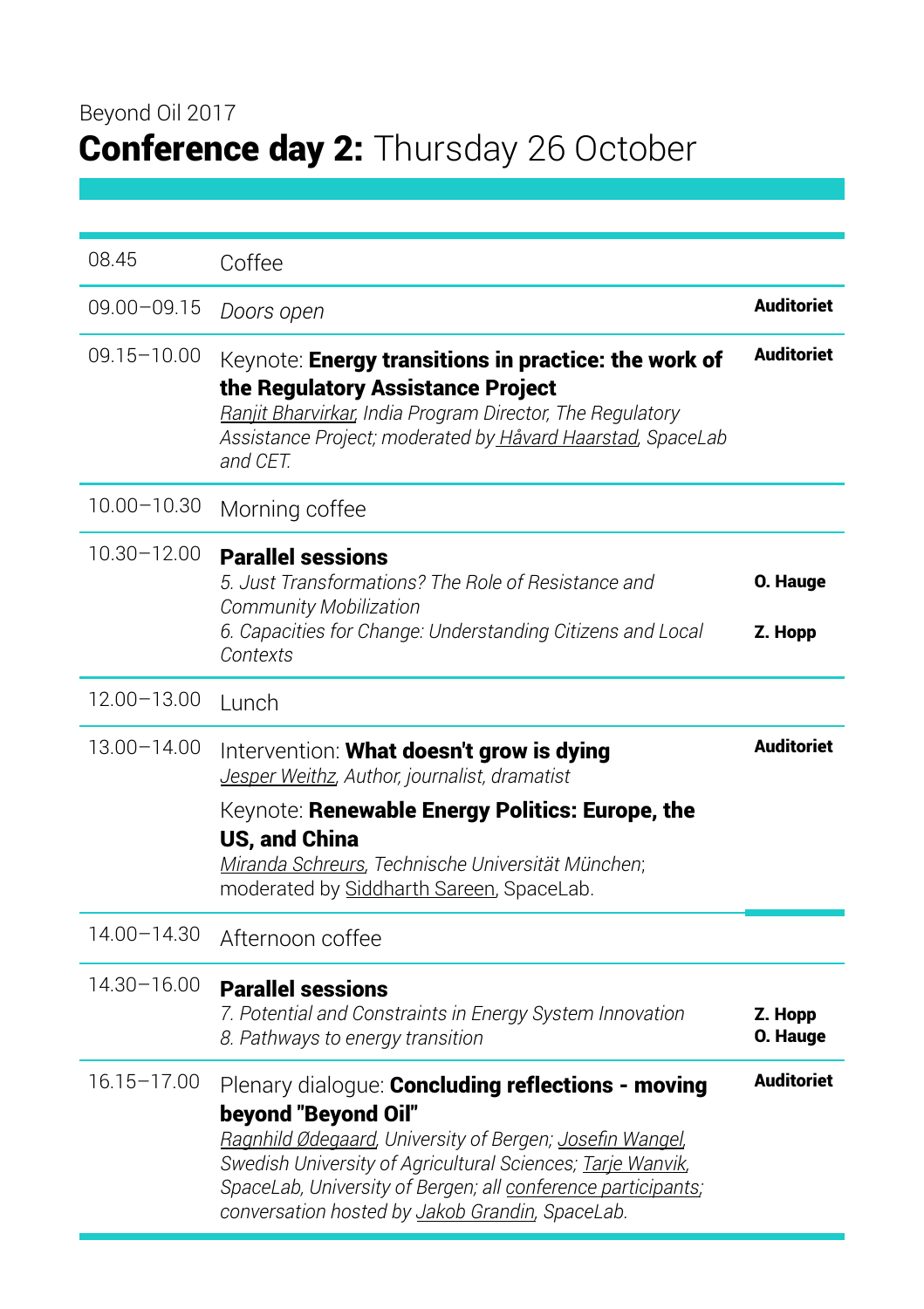# 1. Inertia and Instability of Energy Governance

*chair: Jakob Grandin, SpaceLab, University of Bergen*

| Swedish<br>University of<br>Agricultural<br><b>Sciences</b> | Policy discontinuities in a multipolar<br>world: Global best practices and the<br>governance of Indian coal mining in<br>Mozambique  |
|-------------------------------------------------------------|--------------------------------------------------------------------------------------------------------------------------------------|
| CICERO, Oslo                                                | Carbon risk as institutional<br>challenge:<br>The case of Norway                                                                     |
| <b>University of York</b>                                   | Energy landscapes and scaling<br>energy systems change in<br>Mozambique                                                              |
| University of<br>Waterloo, Canada                           | The end of carbon lock-in and<br>formation of decarbonisation<br>regimes: lessons from the power<br>sector for the disruption of oil |
|                                                             |                                                                                                                                      |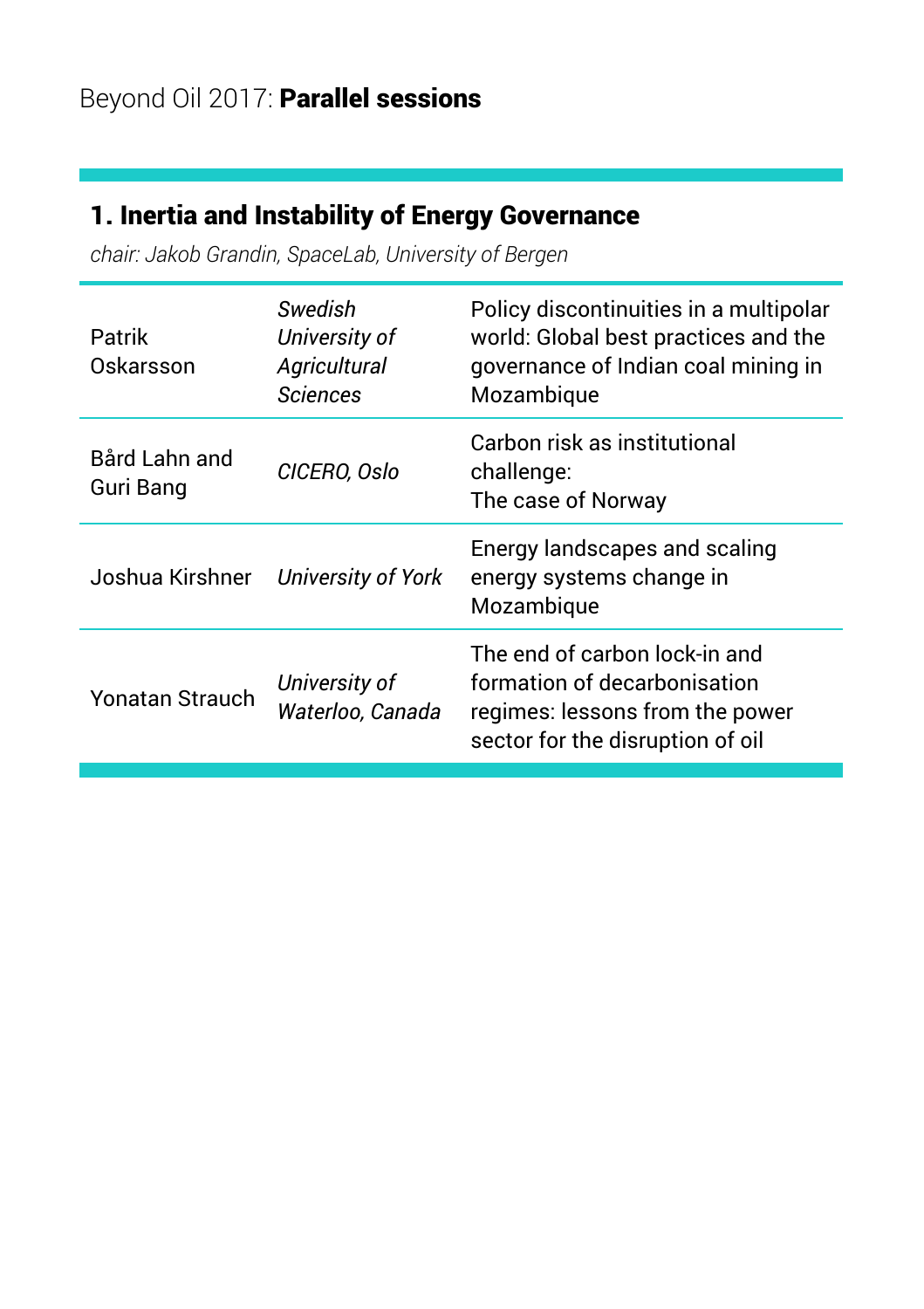# 2. Thinking Post-oil: Conceptualizing Alternatives

*chair: Jesse Schrage, CEMUS, Uppsala University*

| <b>Rhys Williams</b>                            | University of<br>Glasgow                                    | <b>Solarpunks or Sunken Poles:</b><br><b>Visions of Alternative Energy</b><br><b>Futures</b>        |
|-------------------------------------------------|-------------------------------------------------------------|-----------------------------------------------------------------------------------------------------|
| <b>Endre</b><br>Tvinnereim &<br>Kjersti Fløttum | Uni Rokkan Centre<br>and UiB                                | Norwegian citizens' conception of<br>energy and energy transition                                   |
| Siddharth<br>Sareen                             | SpaceLab, Dept. of<br>Geography,<br>University of<br>Bergen | Bridging concepts: Applying energy<br>transformation imaginaries to the<br>empirics of solar uptake |
| Karin Lillevold                                 | SpaceLab, Dept. of<br>Geography,<br>University of<br>Bergen | Deep city: Cultural heritage as a<br>resource for urban sustainability                              |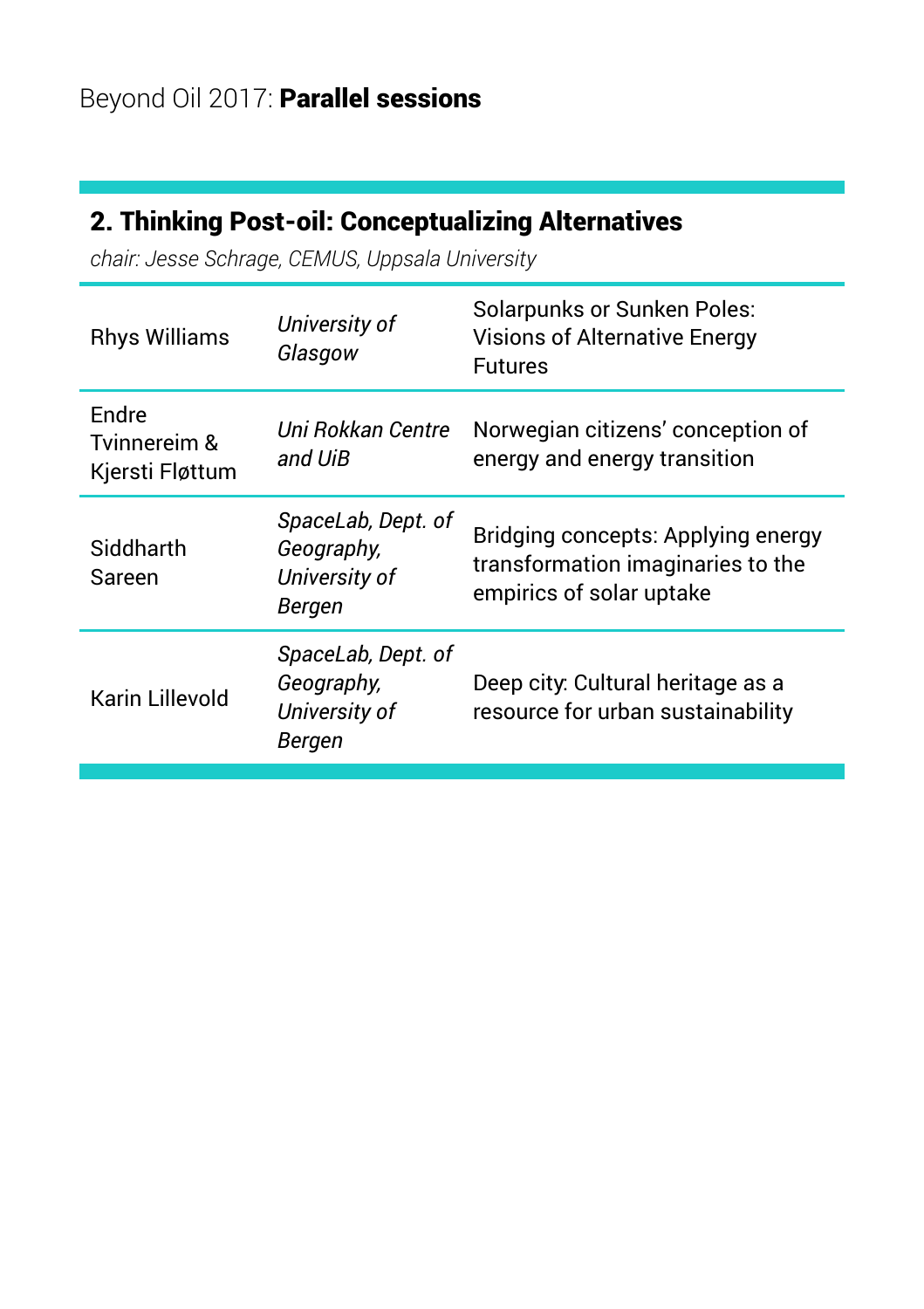# 3. Politicising Climate and Energy Transformations

*chair: Stina Oseland, SpaceLab, University of Bergen*

| Thor Øivind<br>Jensen              | University of<br>Bergen;<br>University of<br>Cape Town      | Children of the Anthropocene:<br>Nature, Energy and Citizenship            |
|------------------------------------|-------------------------------------------------------------|----------------------------------------------------------------------------|
| <b>Bandel Hanson</b>               | University of<br>Minnesota Duluth                           | On the Inertia of Northern<br>Hemispheric Polities in Moving<br>Beyond Oil |
| Jakob Grandin &<br>Håvard Haarstad | SpaceLab, Dept.<br>of Geography,<br>University of<br>Bergen | Towards a relational theory of<br>transformation                           |
| Saska Petrova                      | SEED, MUI,<br>University of<br>Manchester                   | Conceptualising and performing<br>'energy precarity'                       |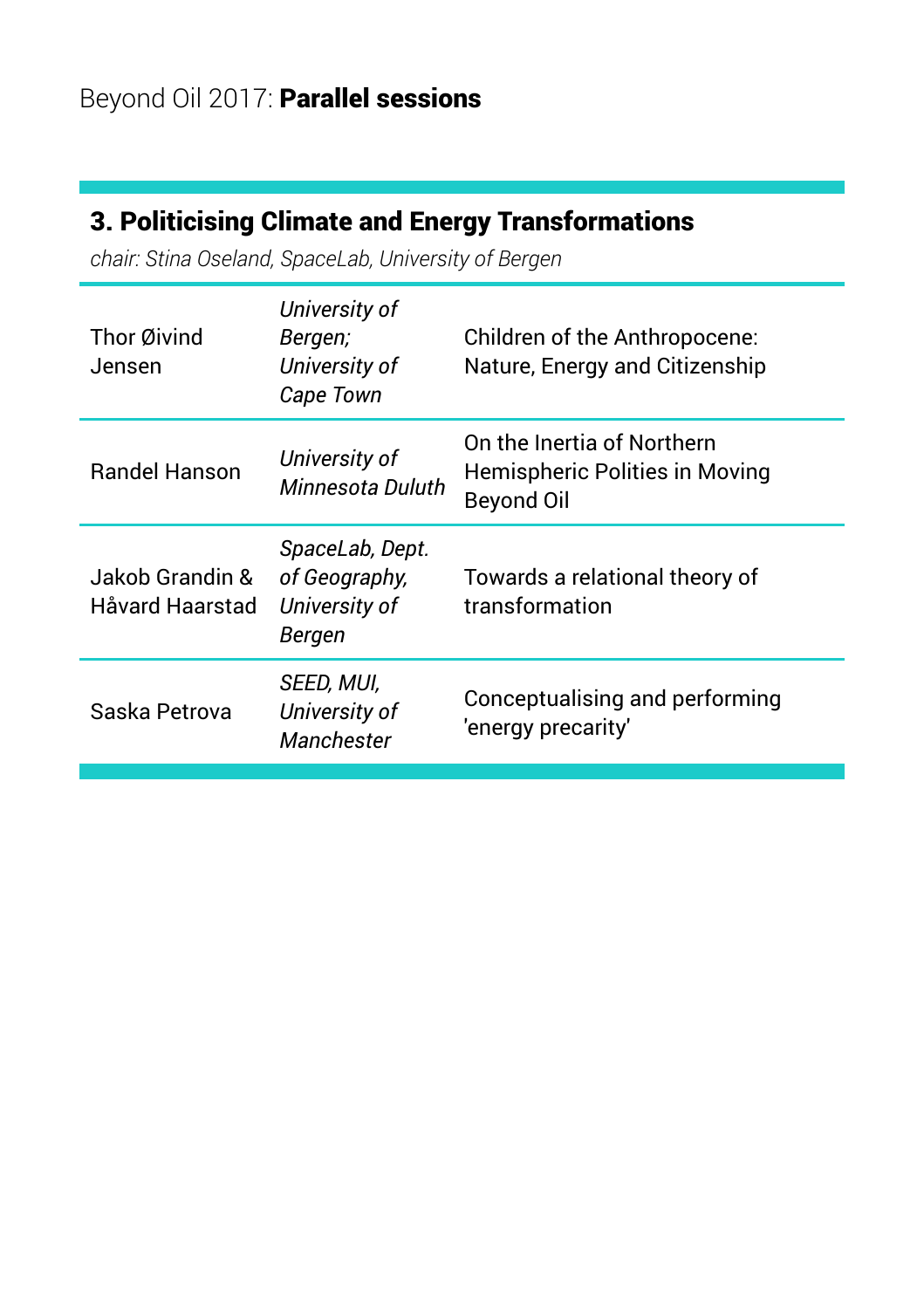# 4. Critical Innovation: Methods and Design for Initiating Change

*chair: Lakin Anderson, Uppsala University*

| Carola Hein,<br>Paolo De Martino                         | <b>TU Delft</b>                                                                                        | Architecture and Urbanism Beyond<br>Oil: Designing the transition in<br>Rotterdam and Dunkerque |
|----------------------------------------------------------|--------------------------------------------------------------------------------------------------------|-------------------------------------------------------------------------------------------------|
| Ragnhild Freng<br>Dale                                   | Scott Polar<br>Research<br><i><u>Institute.</u></i><br>University of<br>Cambridge                      | A courtroom made of ice: where<br>theatre and social science intersects                         |
| Linda Lien, Bente<br>Irminger, Torhild<br>Eide Torgersen | Department of<br>Design<br><b>Faculty of Fine</b><br>Art, Music and<br>Design, University<br>of Bergen | Design Thinking: from theory to<br>practice                                                     |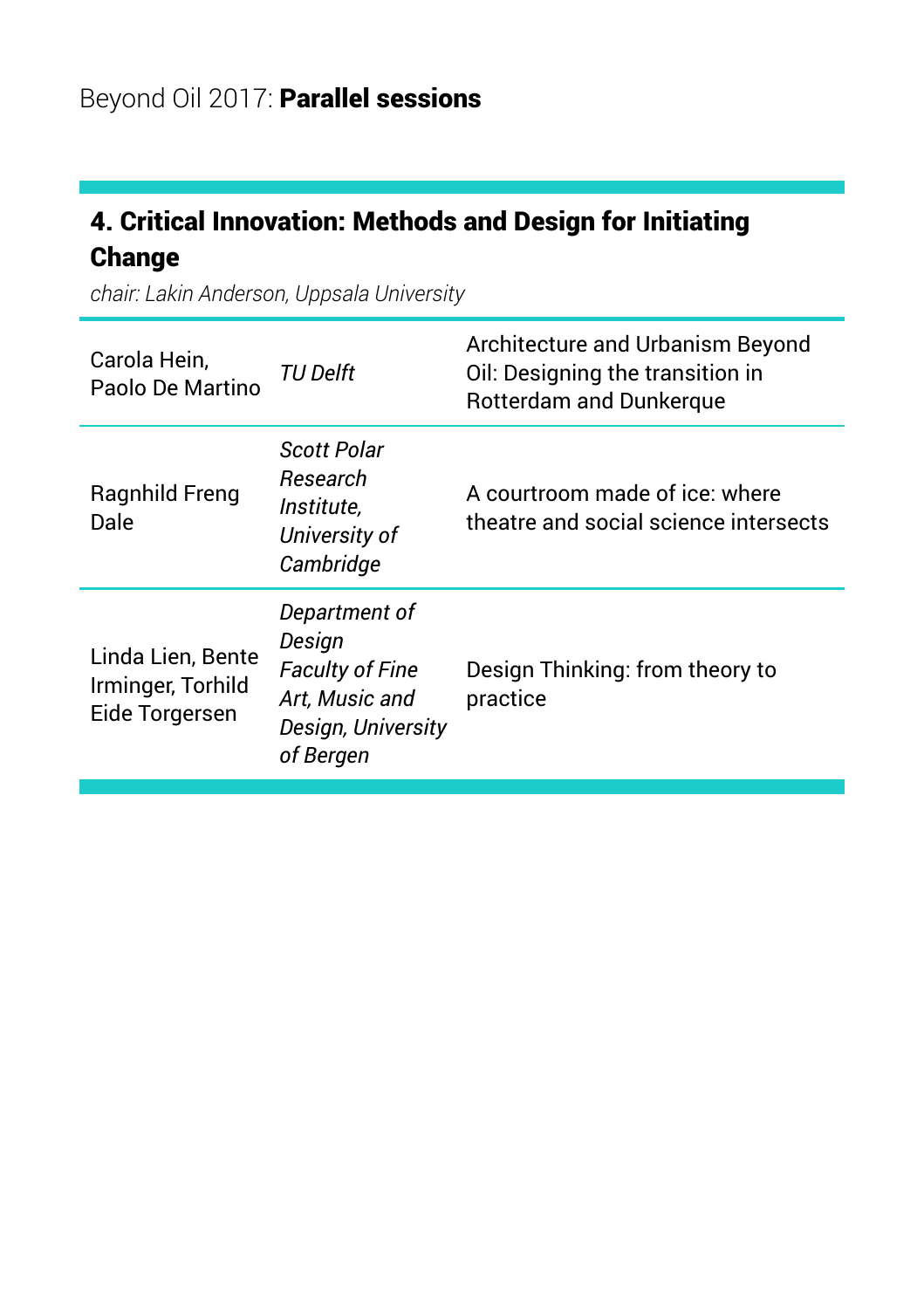#### 5. Just Transformations? The Role of Resistance and Community Mobilization

Franziska Paul *University of Glasgow*  "Resist! Reclaim! Restructure!": Labour's Involvement in Energy Democracy Struggles Emiliano Castillo *Nacional*  Jara *Universidad Autónoma de México* Environmental struggles over the expansion of tar sands pipelines in British Columbia, Canada. Kathryn Milun *University of Minnesota, Duluth* Solar Commons: mobilizing community trust ownership of solar energy for local social equality and new ecological imaginaries in the US and India. Tarje Wanvik *SpaceLab, Dept. of Geography, University of Bergen* Assembling urban climate justice: methodological challenges and oportunities of employing assemblage thinking on climate justice and the city

*chair: Kristin Kjærås, SpaceLab, University of Bergen*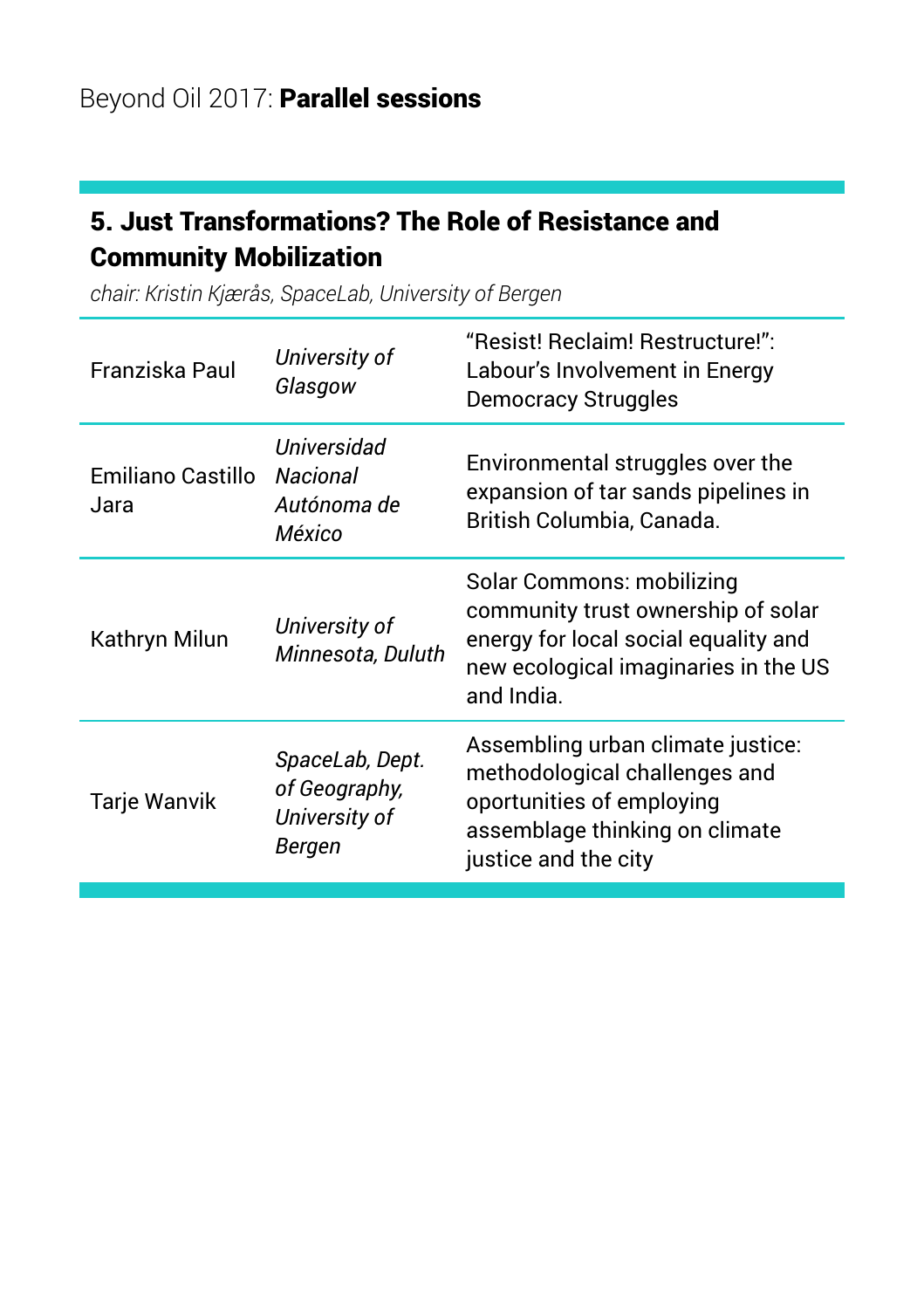# 6. Capacities for Change: Understanding Citizens and Local **Contexts**

*chair: Karin Lillevold, SpaceLab, University of Bergen*

| Kirsten Ulsrud                                 | University of Oslo                                                                                                                                                             | Pathways towards affordable<br>electricity access: Solutions and<br>challenges for village level solar<br>power supply in different<br>sociocultural and political contexts |
|------------------------------------------------|--------------------------------------------------------------------------------------------------------------------------------------------------------------------------------|-----------------------------------------------------------------------------------------------------------------------------------------------------------------------------|
| Rouven Doran,<br>Gisela Böhm &<br>Daniel Hanss | University of<br>Bergen; Norway<br>University of<br><b>Applied Sciences;</b><br>Hochschule<br>Darmstadt-<br>University of<br><b>Applied Sciences,</b><br>Darmstadt.<br>Germany | How do laypeople categorize energy<br>transition pathways?                                                                                                                  |
| Allan Dahl<br>Andersen                         | University of Oslo,<br>Norway                                                                                                                                                  | Moving beyond oil $-$ A capabilities<br>perspective on oil and gas supply<br>firms' diversification challenges in<br>Norway                                                 |
| Marikken<br>Wathne                             | SpaceLab, Dept. of<br>Geography,<br>University of<br>Bergen                                                                                                                    | Re-branding fossil-based identities                                                                                                                                         |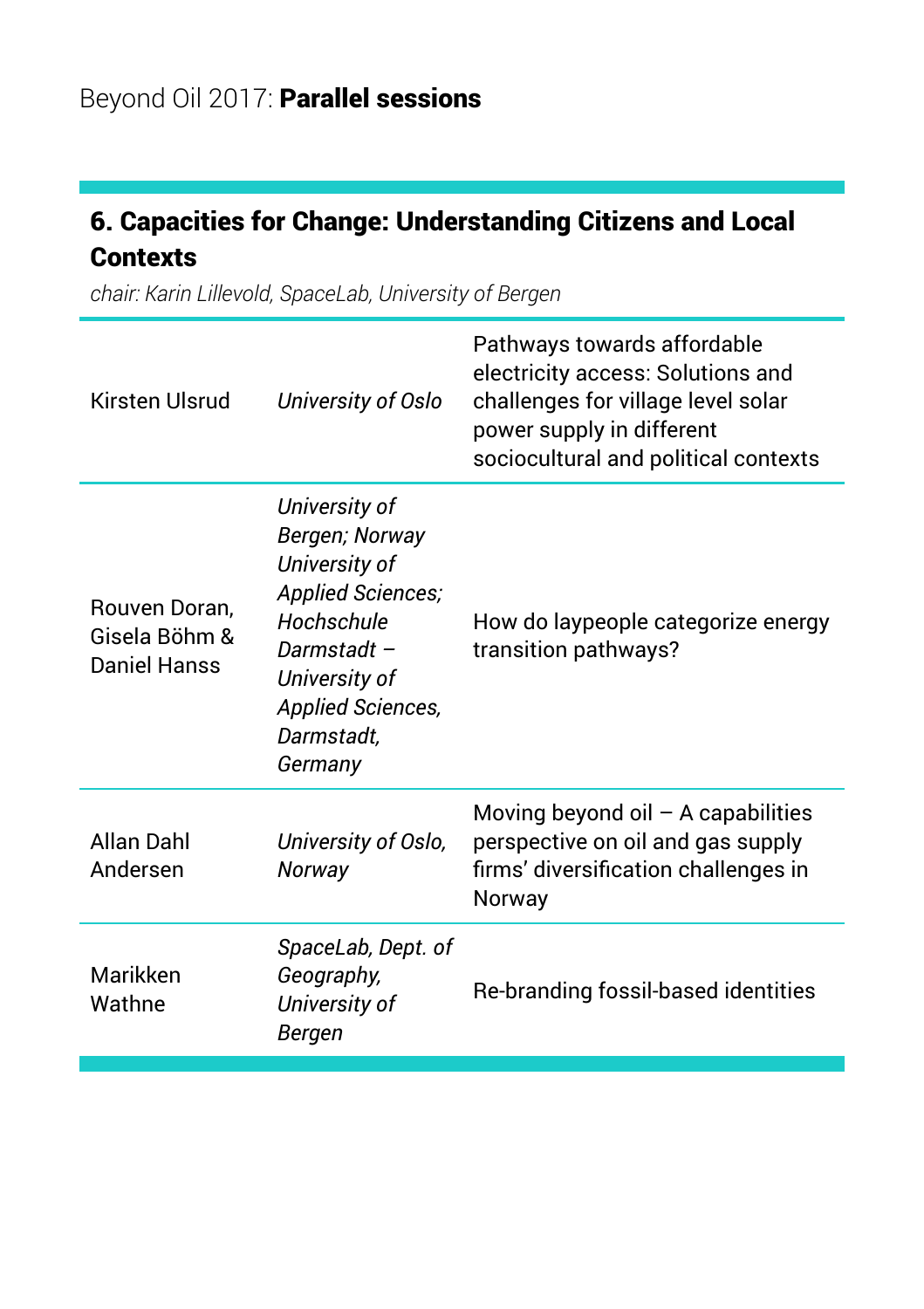# 7. Potential and Constraints in Energy System Innovation

*chair: Hanna Kvamsås, SpaceLab, University of Bergen*

| Hanne Cecilie<br>Geirbo                                               | University of Oslo                                                                           | Inviting flexibility in electricity<br>system design: Experiences from a<br>pilot project in Bangladesh              |
|-----------------------------------------------------------------------|----------------------------------------------------------------------------------------------|----------------------------------------------------------------------------------------------------------------------|
| Karina Standal                                                        | <b>CICERO</b>                                                                                | Scales of power. From private sector<br>development to community<br>mobilisation for decentralised solar<br>systems  |
| Gisela Böhm,<br>Rouven Doran, &<br>Annika<br>Rødeseike                | University of<br>Bergen; Inland<br><b>Norway University</b><br>of Applied<br><b>Sciences</b> | Public perceptions of energy<br>transition pathways                                                                  |
| Wouter<br>Poortinga, Gisela<br>Böhm, and the<br>EPCC research<br>team | Cardiff University;<br>University of<br>Bergen                                               | Preferences for Energy Supply<br><b>Systems: A Cross-National</b><br><b>Comparison of Four European</b><br>Countries |